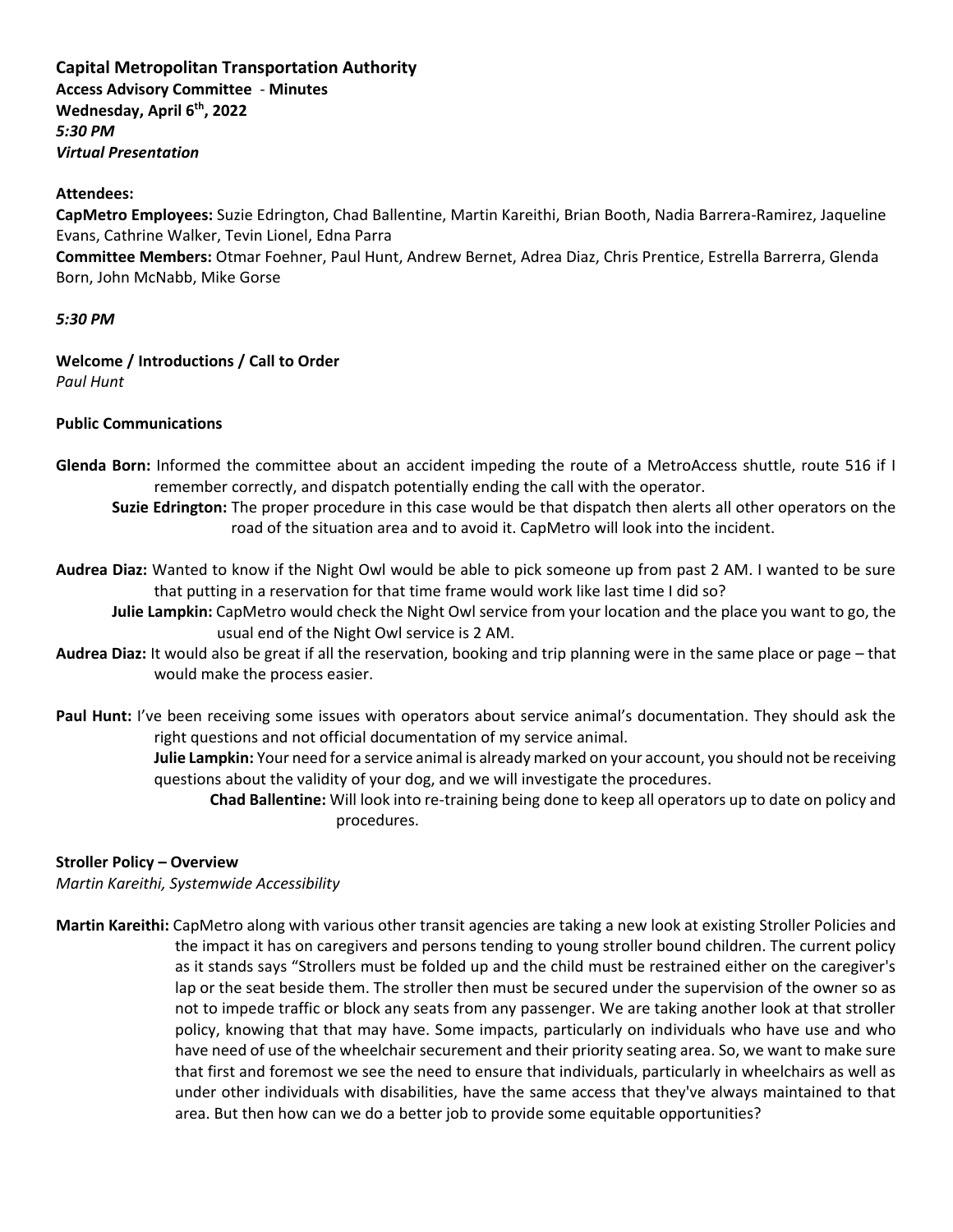- **Mike Gorse:** I remember 15 years ago, in Boston, on their transit service, there were announcements for riders with strollers to share the space with other users of the accessibility spots.
	- **Martin Kareithi:** Other transit agencies like DART and BART have addressed their stroller policy recently, due to their being a significant hardship on parents / caregivers / guardians to secure a child and a stroller all while the bus is ready to get going with potentially limited space on board.
- **Glenda Born:** What are the safety considerations for a child in a stroller versus a child in a parent's lap. How can you secure the stroller if you are holding a child? IS it safer to harbor a child in a stroller during a ride or not?
	- **Martin Kareithi:** Contemporary strollers are much harder to collapse so that poses a problem for caregivers who need to quickly construct and deconstruct them when interacting with the bus. Our new policy proposal mentions that you can keep the child in the stroller, with the brakes on and holding the stroller the whole time to secure its placement.

**Paul Hunt:** There are other alternatives to a stroller, like a harness and such.

- **Martin Kareithi:** There are alternatives to a stroller that individuals could consider, but it's not our job to impede those people who feel the need to use a stroller. The point is to be accessible to our customers.
- **Martin Kareithi:** Regarding shopping carts, those would be another issue and level of consideration.

**Glanda Born:** Could there be a designated spot for people with strollers?

**Martin Kareithi:** The accessible spot could be used for such a purpose, but a person in a wheelchair would still take priority over an able-bodied parent. Though, with the purchase of our electric buses, there is more space available on the interior, we could possibly retrofit an area to be a designated stroller / parent with child area.

**Paul Hunt:** Is there such thing as a stroller securement area?

**Martin Kareithi:** In San Francisco, they have been experimenting with a specific space on the bus, specifically for strollers to go, just how much space is being allocated to the strollers.

**Mike Gorse:** If someone with a stroller is taking up the space of a disabled person, what would be the procedure? **Martin Kareithi:** The person with a stroller would need to evacuate the accessibility seat and give it up to a disabled person. Appropriate training would need to take place for staff.

## **Transit Speed and Reliability Program Update**

*Nadia Barrera-Ramirez, Cross Agency Programs Transit + Mobility*

#### *Agenda:*

- 1. Transit Speed and Reliability Program Background
- 2. Bus Stop Optimization
- 3. Multi-Modal Accommodations at Bus Stops
- 4. Rubberized Platform Pilot Update
- 5. Guadalupe at Cesar Chavez

#### **Transit Speed & Reliability Program: Background**

 $-2015 -$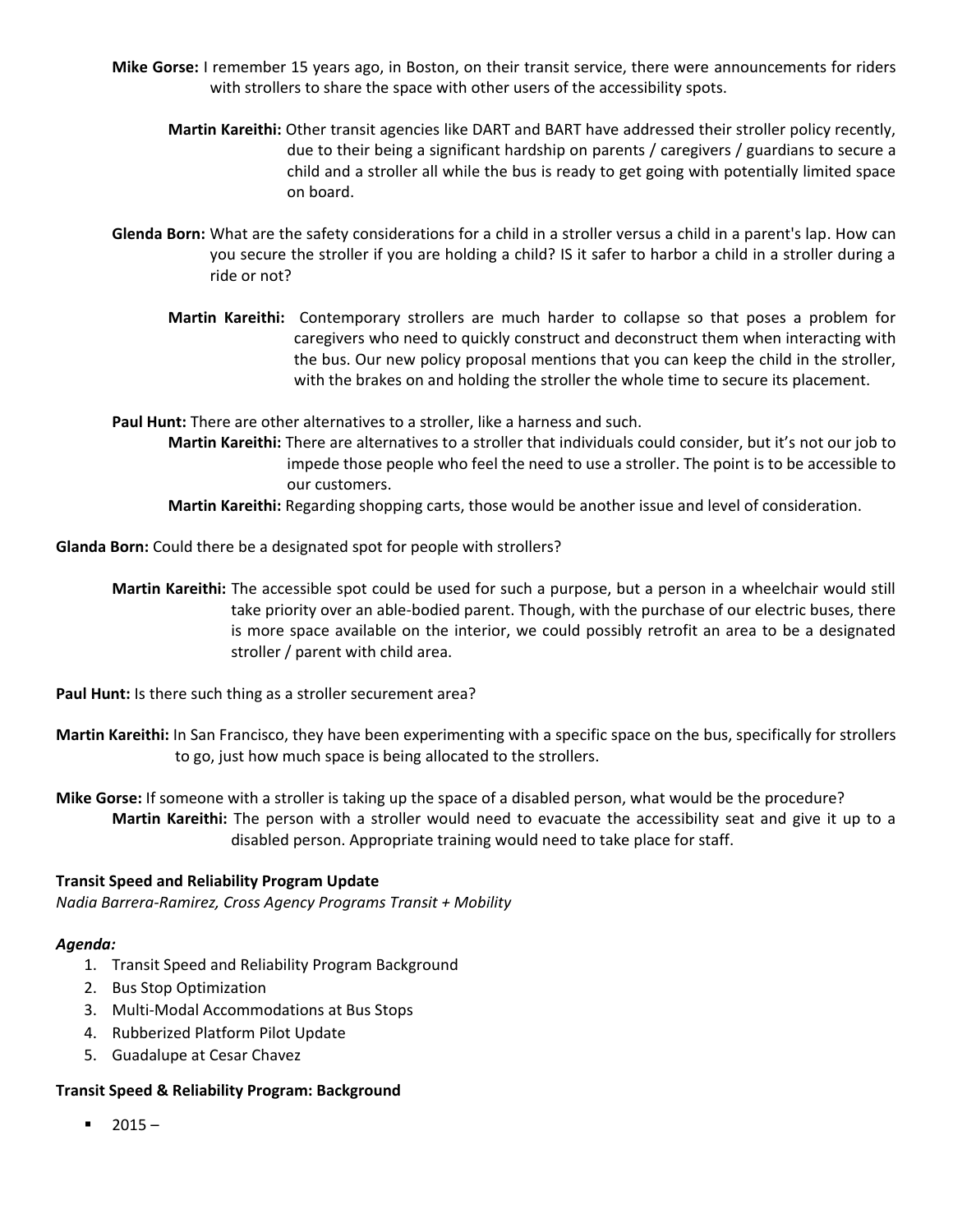- CapMetro staff meet bi-monthly with the Austin Transportation Department (ATD) as the Transit Priority Working Group (TPWG)
- $2018 -$ 
	- Interlocal agreement signed between CapMetro and ATD for construction of transit priority and safety projects within the right of way.
- $2020 -$ 
	- Annual Report published, outlining TPWG accomplishments Safety and Mobility Bond includes \$22m for Transit Enhancements
- $2022 -$ 
	- Initiate Transit Enhancement Report

# **Bus Stop Optimization**

- Coordination with multiple programs with similar goals
	- Vision Zero
	- Corridor Program
	- Active Transportation & Street Design
	- Safe Routes to School
	- Bus Stop Maintenance
- Prioritize pedestrian crossings at signalized or enhanced crossing
- Prioritize far-side bus stops.
- Meet Service Guidelines and Standards for stop spacing

# **Rubberized Bus Pad Pilot: Background**

- Pre-Covid 2/2020
	- 13 routes
	- PM Peak: 24-33 buses/hour, or one bus every 2minutes.
	- Average weekday riders:
	- □ 900 on/420 off = 1,320 total
- September 2020
	- 7 routes (no Night Owls, and only 1 Express)
	- PM Peak: 9 buses/hour, or one bus every 7minutes.
	- Average weekday riders:
	- $\degree$  100 on/70 off = 170 total
- Heavy peak delay approaching Dean Keeton
- Buses travel <4 MPH during PM peak with almost a thousand passengers onboard
- Bus stop positioned before the intersection ("near-side") caused delay for all modes
- Very high pedestrian activity
- Heavy right-turns, northbound vehicles heading to I-35

# **Rubberized Bus Pad Pilot: Approach**

- Partnership between Capital Metro and Austin Transportation Department in January 2021
- Consolidated and relocated the bus stops to the "far-side" of the intersection
- Installed a modular, rubberized platform (Zicla) on Guadalupe at 26th Street:
	- Test effectiveness of far-side placement
	- Quickly improve accessibility at bus stops
	- Resolve conflicts between bikes and buses
	- □ Modular product can be broken down and re-applied at another location after the test

# **Rubberized Bus Pad Pilot: Consolidation + Relocation**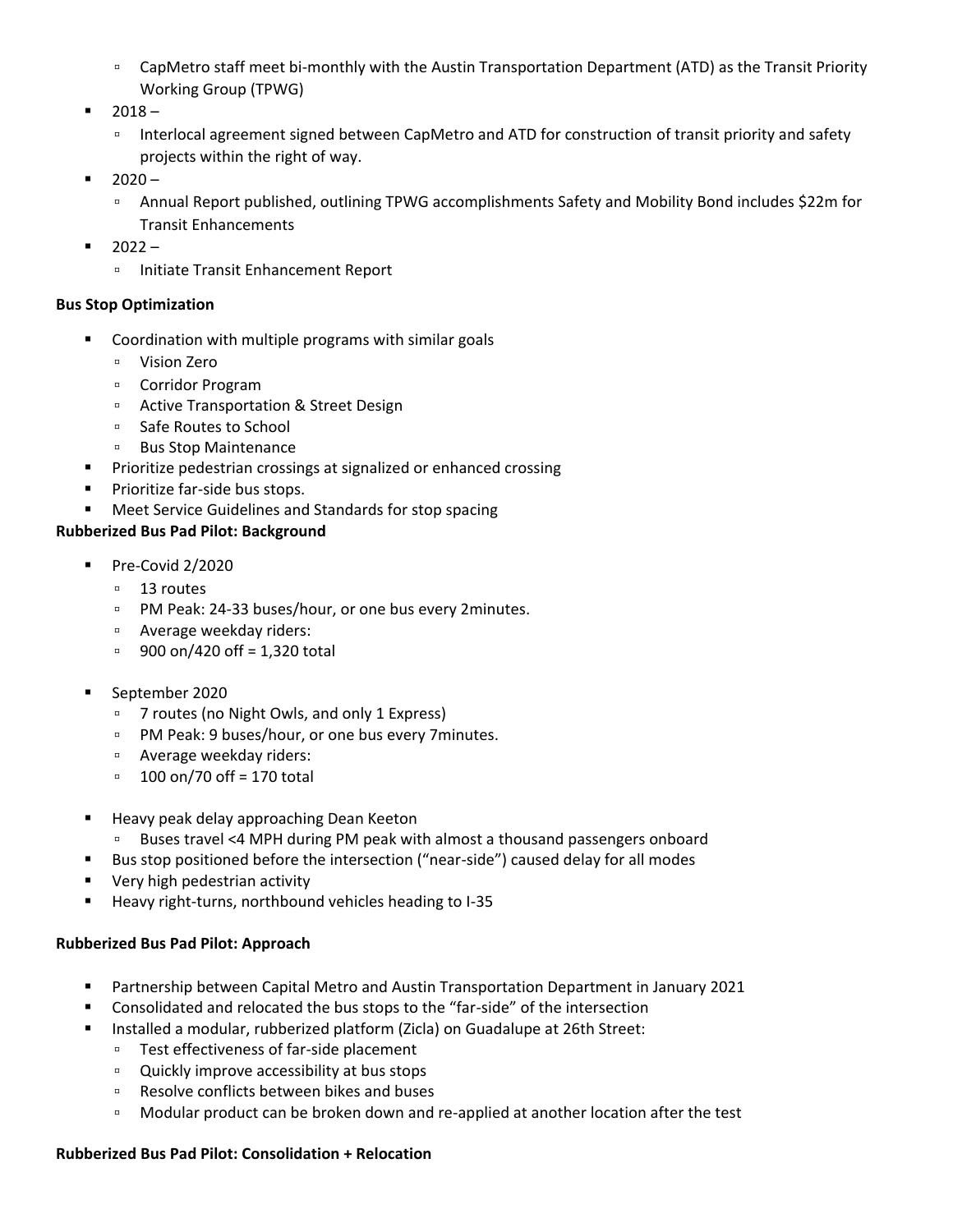- Consolidated and moved the bus stops to the "far-side" of the intersection to:
	- Improve safety
	- Alleviate right-hook crashes
	- Mitigate traffic congestion
	- Remove bus stop delay for right turners
	- Incorporate best practice for bus operations
	- Improve travel times
	- Retain convenient access to U.T.

#### **Pilot Findings: Bus On time Performance**

- No noticeable change in overall On-Time Performance (OTP) for buses
- Changes varied from 25% slower to 15% faster at timepoints adjacent to the project
- Results may reflect changes in travel patterns from the pandemic

## **Pilot Findings: Crashes**

- About a 50% reduction in bus crashes at Guadalupe and Dean Keeton
	- 2018 2020: 4 bus-related crashes/year
	- 2021: Only 2 bus-related crashes
	- Any bus crash reduces bus reliability as a report from a supervisor is required before the operator can continue service.
- About a 25% reduction in general-purpose minor severity crashes at this intersection
	- 2018 2020: 8 minor crashes/year
	- 2021: Only 6 minor crashes
- While the pilot project occurred during the pandemic, the reduction in crashes is significant, especially in this heavy pedestrian corridor.

**Glenda Born:** So this is more about reducing crashes which in turn would reduce potential for time / money wasted investigating the crash on location.

**Nadia Barrera - Ramirez:** That's right, there's a lot that goes into on time arrival and crash mitigation, but we work to save our customer time.

**Estrella Barrera:** Safety is of higher importance than just network speed, so I appreciate this effort going into reducing crashes and protecting the community.

**Paul Hunt:** The floating bus stop seems dangerous - it seems difficult to get over to the floating station, so I'll have to see how they work

**Nadia Barrera – Ramirez: It is** a learning experience for all of us to see what works and what doesn't. We also need to work on communication to inform the public on how to use the stations in the safest way possible.

**Mike Gorse:** Are you trying to move some of the old legacy stops that are for instance near side when you're able to do that or is that part of the process?

**Nadia Barrera – Ramirez:** Yes, that is part of the process and the only I would say there are some exceptions. For example, if there is a busier stop on the far side, and we are going the other direction we may keep one near side because it facilitates the transfer if that makes sense. So, you're having a bus stop on the corners on the two sides of the corner as opposed to having one far side. So, people must cross the street.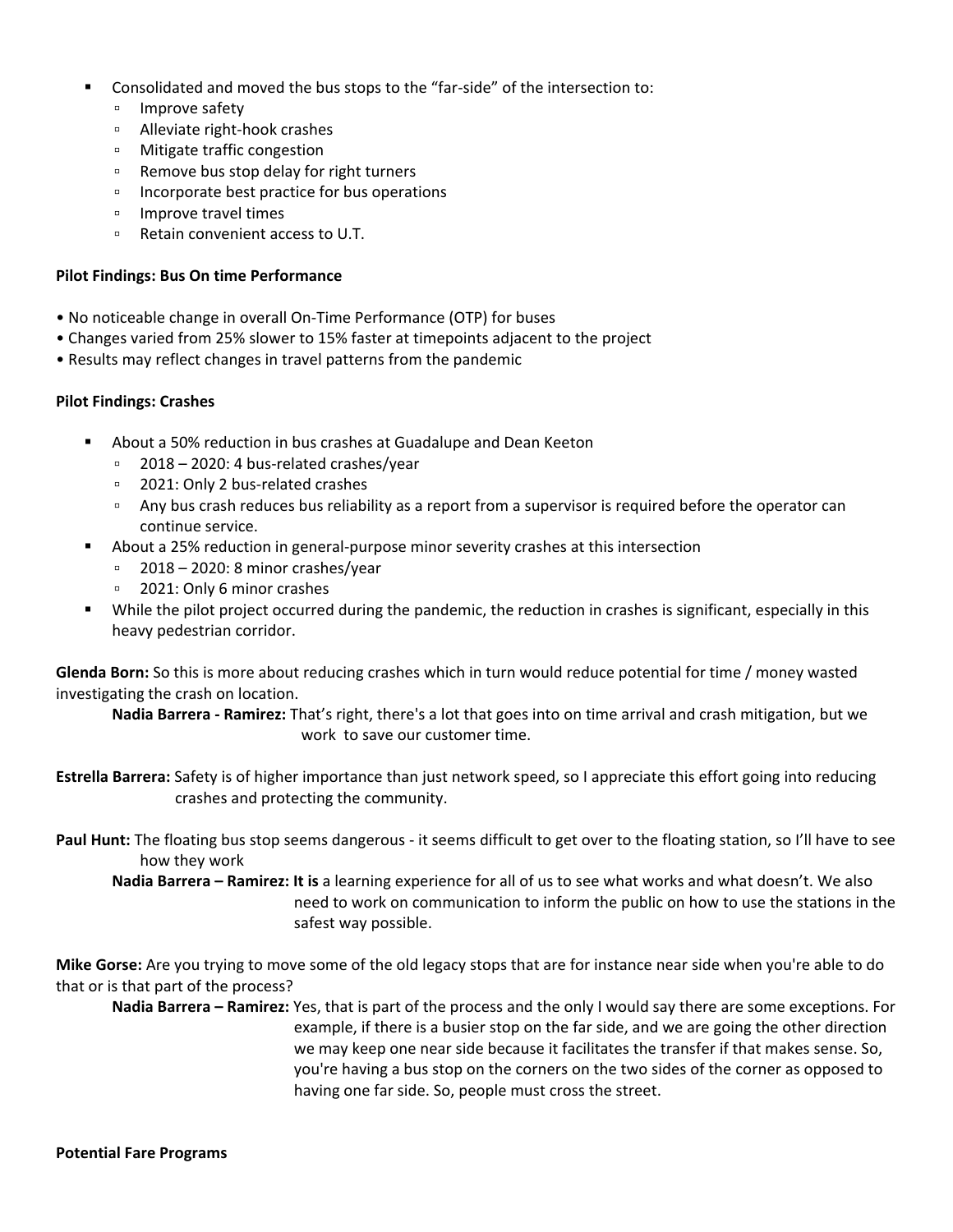*Brian Carter, EVP, Chief Experience and Engagement Officer Katherine Walker, EVP, Chief Finance and Risk Officer Jacqueline Evans, Director of Diversity, Equity, and Inclusion*

# **Agenda:**

- 1. Fare Strategy Review
- 2. Update on Account Based Fare Payment System
- 3. Title VI Analysis & Equity In Action
- 4. Next Steps & Considerations

# **Fare Strategy Review**

- Desire to make fares more equitable for our community:
- Our lowest income riders are often those who purchase Single Ride passes versus Day or Month passes.
- Our lowest income riders are often those who also depend on our services versus other means of transportation.
- The goal of our fare strategy is to provide progressive fare capping while supporting an equitable means-based fare structure.
- To accomplish our goal, we will be launching

# **Technology Roll Out**

- Virtual smart cards in a new CapMetro App, with an alternative physical smart card:
	- Accommodates all customers with or without a smart phone.
	- Money can be loaded by using a credit card connected to their account or using at a retail network location (250+locations).
	- Initial distribution of physical cards through street teams, community engagement events, and CapMetro Transit Store.
- **EXECUSTED EXECUSTER 1** Customer and the state of the test of the test of the test of the test of the customer feedback.

## **Branding and Research**

- CapMetro studied other transit agencies and found a best practice to provide a brand name on the accountbased system.
- Good timing to introduce a new brand name with brand refresh in process.
- We conducted surveys and focus groups to gain community input on how to market and brand the new technology platform:
	- Four focus groups were conducted with both English and Spanish language participants, customers & noncustomers
	- Online survey sample with 350 adults (ages 18+) responding; the ethnicity of the sample was like the Austin area based on the Census Bureau's (2018) American Community Survey. Results have an error of +/- 4% at a 90% confidence level. The survey was conducted by Dynata; 23% were recent transit customers.
- Based on focus group feedback, the agency is moving forward with the name "Amp" for the account-based fare system.
- Amp name carries many potential creative applications to tie in with music, our investment in electric vehicles, and get our community energized on the value of transit.
- CapMetro will use Amp name to describe and promote the account-based system.
- Customers will use their Amp accounts to pay for fares within the CapMetro App or by using their Amp account smart card.

## **Considerations for Potencial Fare Structure**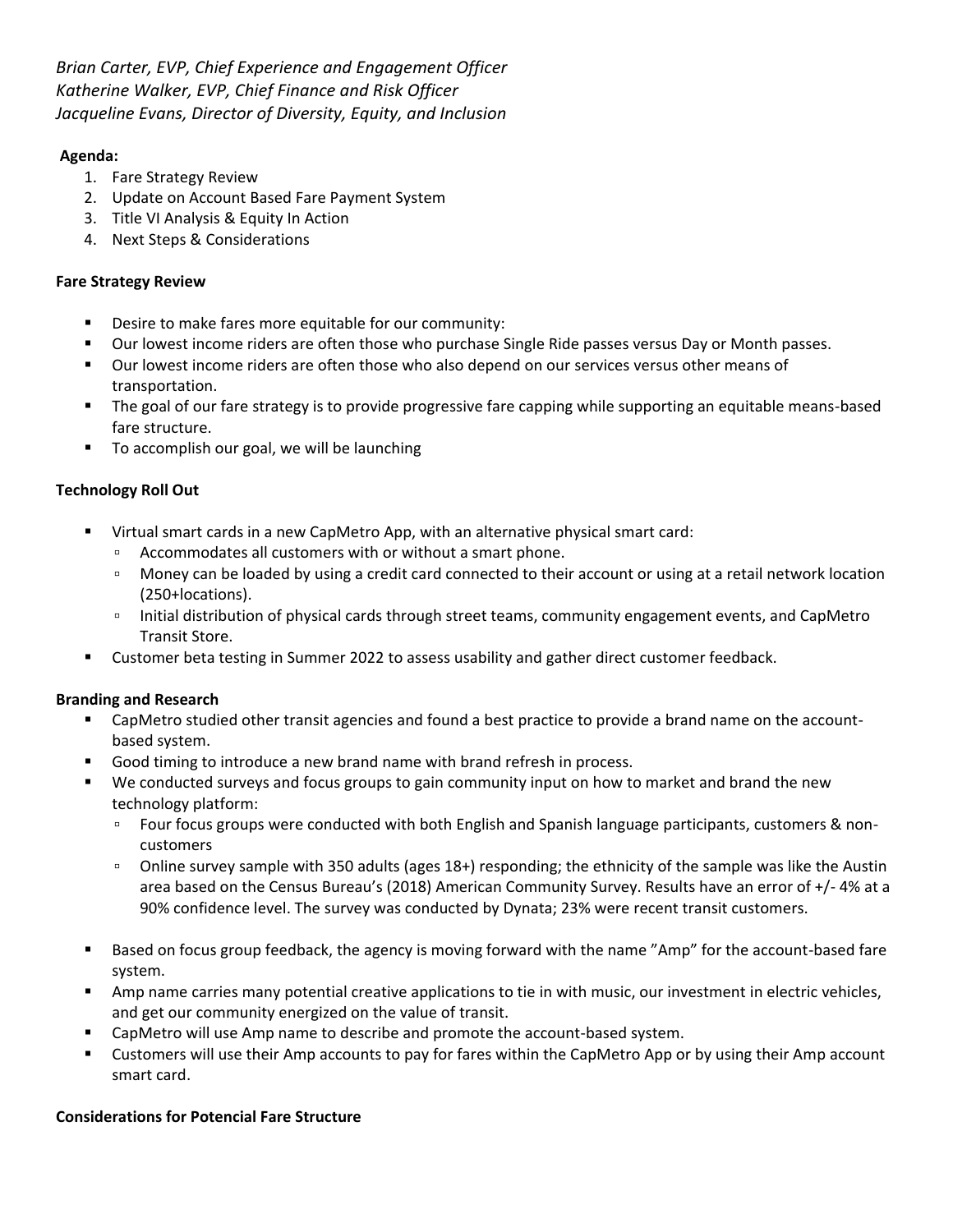- **■** This new technology can be used to support the agency's values, which are also shared with the Project Connect program.
- Staff has begun analyzing the benefits of fare capping and introduction of a new Equitable fare category called "Equifare". These types of programs are already being used by peer transit agencies.
- As fare fee adjustments are considered, these two programs would protect affordability of passes for lowincome customers.

# **Overview of Fare Types**

- Standard
	- The full rate for a transit pass.
- Reduced
	- 50% off full rate transit pass.
	- Eligible for customers who verify their status in the following groups:
		- o Seniors 65 and older\*
		- o Medicare card holders\*
		- o Active-duty military personnel
		- o Riders with disabilities\*

\*50% rate required by FTA for these categories

- Apply online, at Transit Store, by mail.
- Status is valid for 2 years. RFID Card costs \$3.
- Eligible customers must have the RFID Card with them in order to
- receive the reduced fare.

# **Proposed New Fare Type & Eligibility**

|                            |                   | <b>CURRENT FARE TYPES</b> |                | PROPOSED* |
|----------------------------|-------------------|---------------------------|----------------|-----------|
|                            | Pass Type         | <b>Standard</b>           | <b>Reduced</b> | Equifare  |
|                            | Single Ride       | \$1.25                    | \$0.60         | \$1.00    |
| <b>Local Bus</b>           | Day Pass          | \$2.50                    | \$1.25         | \$2.00    |
|                            | <b>Month Pass</b> | \$41.25                   | \$20.60        | \$33.00   |
| <b>Commuter Bus + Rail</b> | Single Ride       | \$3.50                    | \$1.75         | \$3.00    |
| (incl. Local Bus)          | Day Pass          | \$7.00                    | \$3.50         | \$6.00    |
|                            | <b>Month Pass</b> | \$96.25                   | \$48.10        | \$77.00   |

# **EQUIFARE ELIGIBILITY REQUIREMENTS:**

Household income less than 200% of Federal Poverty Level or proof of enrollment in one of these programs\*:

- Medicaid Program
- Supplemental Nutrition Assistance Program (SNAP)
- Children's Health Insurance Program (CHIP)
- **■** Telephone Lifeline Program
- **Travis County Comprehensive Energy**
- Assistance Program (CEAP)
- Medical Access Program (MAP)
- Supplemental Security Income (SSI)
- Veterans Affairs Supportive Housing (VASH)

\* Same eligibility requirements used for City of Austin Customer Assistance Program utility discounts.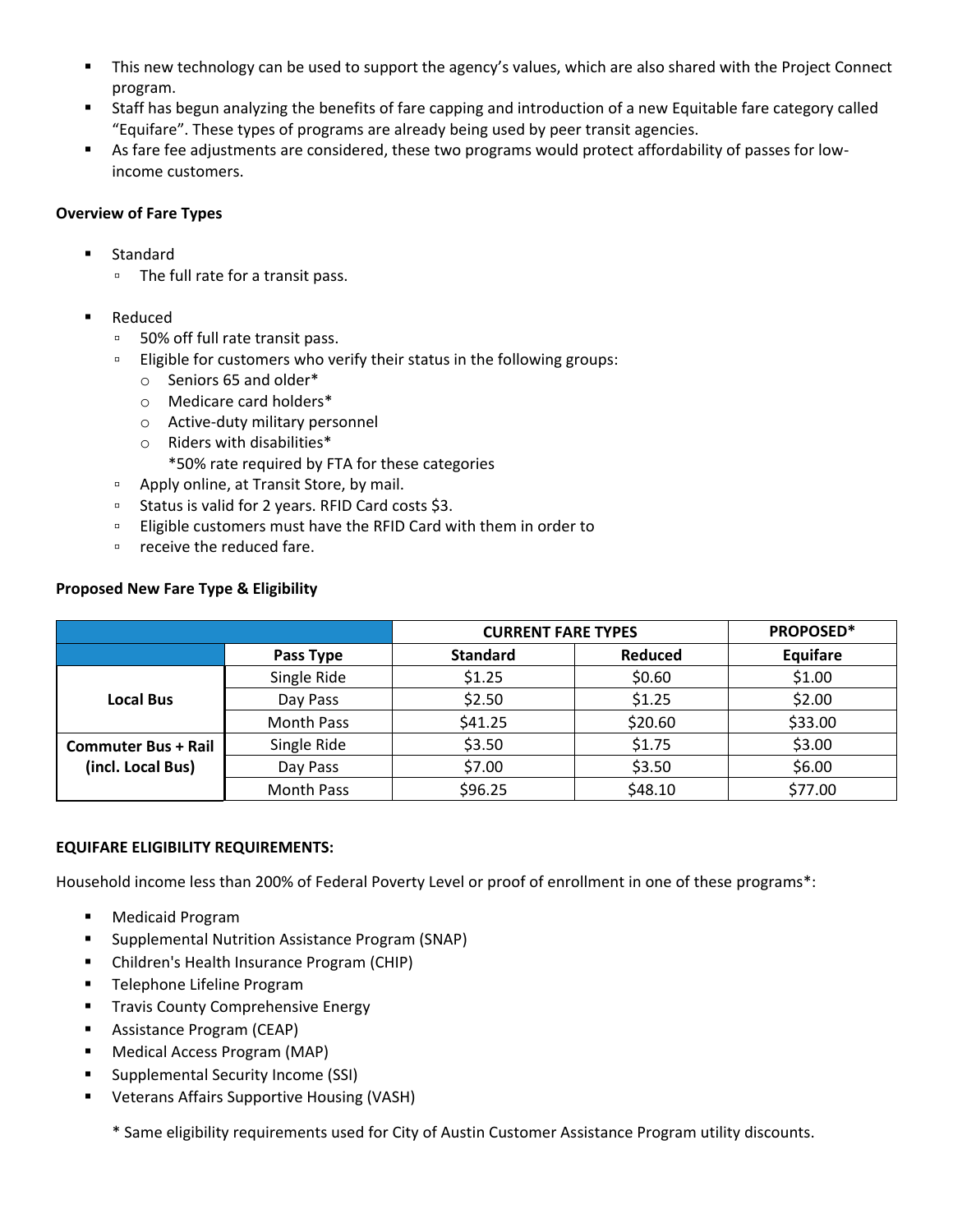# **Benefits of an Account Based System**

- Amp Cards
	- When a CapMetro customer uses an Amp smart card or virtual card, they can pay for transit passes using the stored value on the card.
	- This also protects the stored value in case the card or phone is lost or stolen.
- Discounted Fare Benefits
	- □ When a customer registers their Amp card, they will be able to use benefits of discount programs after they have completed the qualification process (i.e., Reduced Fare or Equifare categories).
	- Customers currently using an RFID card for the Reduced fare will use the Amp smart card or virtual card.
- **Fare Capping** 
	- Fare capping would be available on every Amp card, with or without a registered account.
	- With fare capping, customers using an Amp card or account never pay more than the total cost of a Day Pass in a calendar day, or the total cost of a Monthly Pass in a calendar month.

## **Similar Programs at Peer Transit Agencies**

- **TriMet Qualifications for Honored Citizen Fare** 
	- □ Enrolled in Oregon Health Plan, SNAP or TANF, or if you meet the income requirements (making less than double the federal poverty level)
	- Have a verifiable mental or physical disability
	- Age 65 or older or on Medicare

# Source:<https://trimet.org/fares/honoredcitizen.htm>

- DART's Qualifications for Discount GoPass
	- Children's Health Insurance Program (CHIP)
	- Comprehensive Energy Assistance Program (CEAP)
	- DHA Housing Solutions for North Texas
	- Housing Choice Vouchers Section 8
	- Medicaid
	- Medicare
	- Parkland Financial Assistance
	- Special Supplemental Nutrition Program for Women,
	- Infants and Children (WIC)
	- Supplemental Nutrition Assistance Program (SNAP)
	- Texas Temporary Assistance for Needy Families (TANF)

Source:<https://dartaccess.dart.org/dtappass>

## **Extensive Community Engagement**

- Community-based organizations, community leaders, and local agencies will be necessary for successfully implementing fare technology and the new Equifare program.
- Staff will be working with non-profits and agencies that provide housing, healthcare, education and unhoused services to educate and sign up their clients in person, including organizations like Foundation Communities, Austin Area Urban League, Casa Marianella, ECHO, and many others.

## **What is Title VI Equity Analysis?**

- Only one component in CapMetro's approach to equity.
- Foundation in Title VI of the Civil Rights Act of 1964